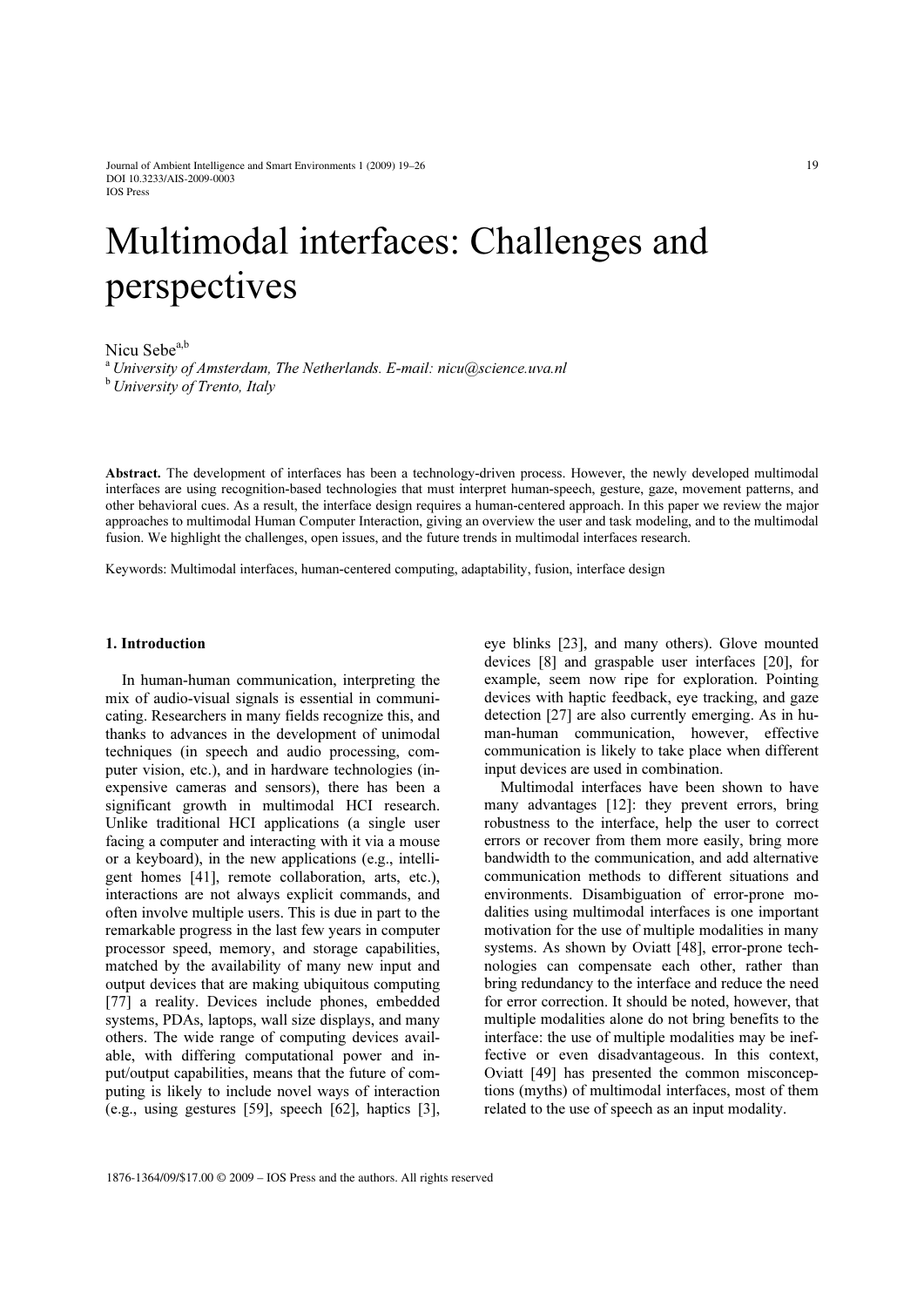Extensive surveys have been previously published in several related areas such as face detection [24,78], face recognition [80], facial expression analysis [19,56], vocal emotion [43,46], gesture recognition [38,59,71], human motion analysis [18,22,26,42,76], audio-visual automatic speech recognition [62], and eye tracking [13,16]. Reviews of vision-based HCI are presented in [61] and [30] with a focus on head tracking, face and facial expression recognition [58], eye tracking, and gesture recognition. Adaptive and intelligent HCI is discussed in [15] with a review of computer vision for human motion analysis, and a discussion of techniques for lower arm movement detection, face processing, and gaze analysis. Multimodal interfaces are discussed in [45,51–53,60,63,65, 69]. Real-time vision for HCI (gestures, object tracking, hand posture, gaze, face pose) is discussed in [34] and [33].

Our goal is not to present a comprehensive survey of all the related work, but mainly to discuss the most important issues, the current trends, and the perspectives in the area of multimodal HCI systems in general and multimodal interfaces in particular.

## 2. Overview of multimodal interaction

The term multimodal has been used in many contexts and across several disciplines (see [4] for a taxonomy of modalities). A multimodal HCI system is simply the one that responds to inputs in more than one modality or communication channel. By modality we mean a mode of communication according to human senses and computer input devices activated by humans or measuring human qualities. The human senses are sight, touch, hearing, smell, and taste. The input modalities of many computer input devices can be considered to correspond to human senses: cameras (sight), haptic sensors (touch) [3], microphones (hearing), olfactory (smell), and even taste [37]. Many other computer input devices activated by humans, however, can be considered to correspond to a combination of human senses, or to none at all: keyboard, mouse, writing tablet, motion input (e.g., the device itself is moved for interaction), galvanic skin response, and other biometric sensors.

In our definition, the word input is of great importance, as in practice most interactions with computers take place using multiple modalities. For example, as we type we touch the keys on a keyboard to input data into the computer, but some of us also use sight to read what we type or to locate the proper keys to be pressed. Therefore, it is important to keep in mind the differences between what the human is doing and what the system is actually receiving as input during interaction. For instance, a computer with a microphone could potentially understand multiple languages or only different types of sounds (e.g., using a humming interface for music retrieval). Although the term multimodal has often been used to refer to such cases (e.g., multilingual input in [5] is considered multimodal), we consider that only a system that uses any combination of different modalities (i.e., communication channels) is multimodal. For example, a system that responds only to facial expressions and hand gestures using only cameras as input is not multimodal, even if signals from various cameras are used. Using the same argument, a system with multiple keys is not multimodal, but a system with mouse and keyboard input is.

In the context of HCI, multimodal techniques can be used to construct many different types of interfaces. Of particular interest are perceptual, attentive, and enactive interfaces. Perceptual interfaces, as defined in [72], are highly interactive, multimodal interfaces that enable rich, natural, and efficient interaction with computers. Perceptual interfaces seek to leverage sensing (input) and rendering (output) technologies in order to provide interactions not feasible with standard interfaces and common I/O devices such as the keyboard, the mouse, and the monitor [72], making computer vision a central component in many cases. Attentive interfaces are context-aware interfaces that rely on a person's attention as the primary input  $[66]$  — that is, attentive interfaces  $[47]$ use gathered information to estimate the best time and approach for communicating with the user. Since attention is epitomized by eye contact [66] and gestures (although other measures such as mouse movement can be indicative), computer vision plays a major role in attentive interfaces. Enactive interfaces are those that help users communicate a form of knowledge based on the active use of the hands or body for apprehension tasks. Enactive knowledge is not simply multisensory mediated knowledge, but knowledge stored in the form of motor responses and acquired by the act of "doing". Typical examples are the competence required by tasks such as typing, driving a car, dancing, playing a musical instrument, and modeling objects from clay. All of these tasks would be difficult to describe in an iconic or symbolic form.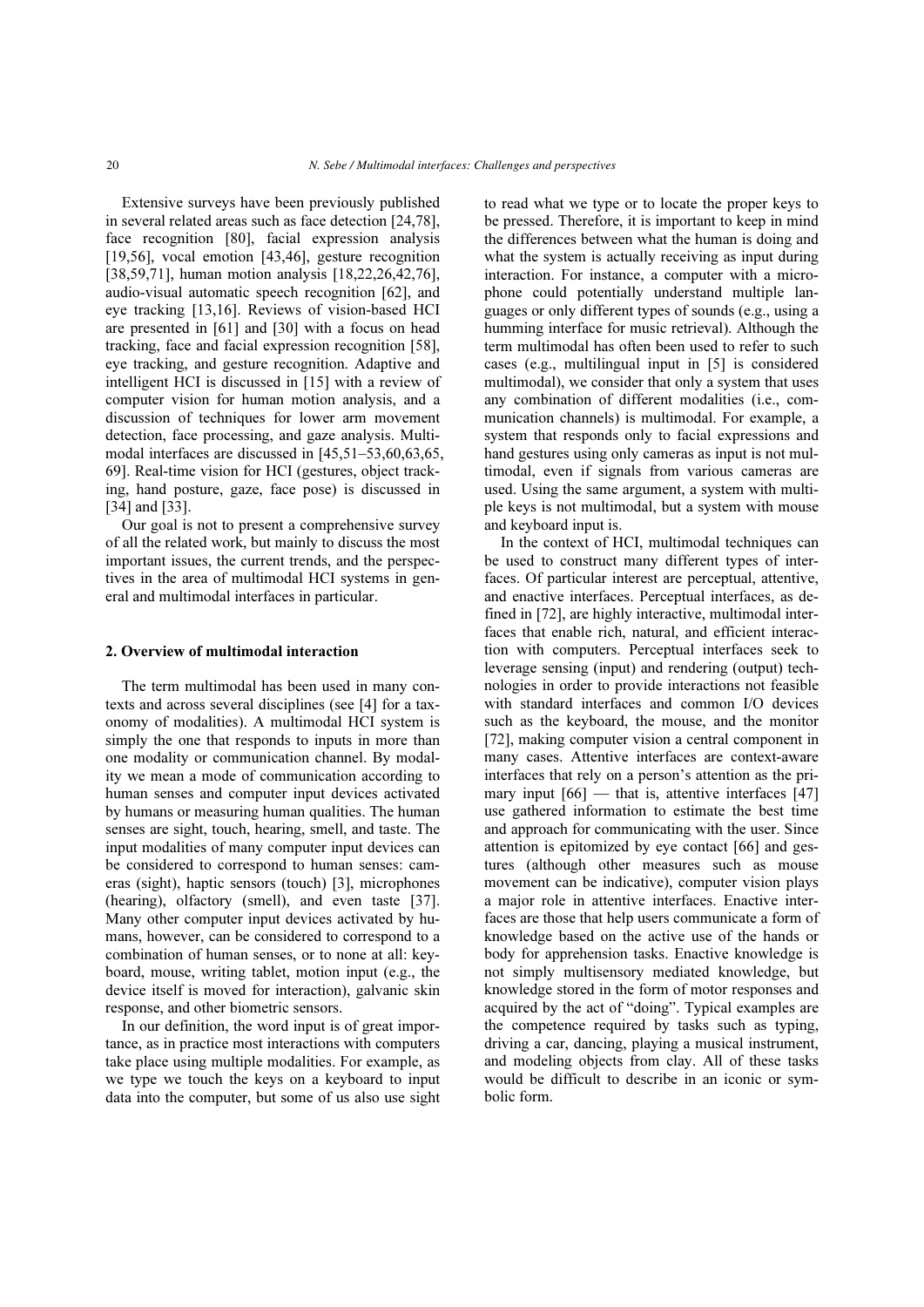# 3. Multimodal interface design

Multimodal interface design [64] is important because the principles and techniques used in traditional GUI-based interaction do not necessarily apply in multimodal HCI systems. Issues to consider, include the design of inputs and outputs, adaptability, consistency, and error handling, among others. In addition, one must consider dependency of a person's behavior on his/her personality, cultural, and social vicinity, current mood, and the context in which the observed behavioral cues are encountered [28,31,68].

Many design decisions dictate the underlying techniques used in the interface. For example, adaptability can be addressed using machine learning: rather than using a priori rules to interpret human behavior, we can potentially learn application-, user-, and context-dependent rules by watching the user's behavior in the sensed context [60]. Well known algorithms exist to adapt the models and it is possible to use prior knowledge when learning new models. For example, a prior model of emotional expression recognition trained based on a certain user can be used as a starting point for learning a model for another user, or for the same user in a different context. Although context sensing and the time needed to learn appropriate rules are significant problems in their own right, many benefits could come from such adaptive multimodal HCI systems.

# 3.1. System integration architectures

The most common infrastructure that has been adopted by the multimodal research community involves multi-agent architectures such as the Open Agent Architecture [39] and Adaptive Agent Architecture [11,35]. Multi-agent architectures provide essential infrastructure for coordinating the many complex modules needed to implement multimodal system processing and permit this to be done in a distributed manner. In a multi-agent architecture, the components needed to support the multi-modal system (e.g., speech recognition, gesture recognition, natural language processing, multimodal integration) may be written in different programming languages, on different machines, and with different operating systems. Agent communication languages are being developed that handle asynchronous delivery, triggered responses, multi-casting, and other concepts from distributed systems.

When using a multi-agent architecture, for example, speech and gestures can arrive in parallel or asynchronously via individual modality agents, with the results passed to a facilitator. These results, typically an n-best list of conjectured lexical items and related timestamp information, are then routed to appropriate agents for further language processing. Next, sets of meaning fragments derived from the speech, or other modality, arrive at the multimodal integrator which decides whether and how long to wait for recognition results from other modalities, based on the system's temporal thresholds. It fuses the meaning fragments into a semantically and temporally compatible whole interpretation before passing the results back to the facilitator. At this point, the system's final multimodal interpretation is confirmed by the interface, delivered as multimedia feedback to the user, and executed by the relevant application.

Despite the availability of high-accuracy speech recognizers and the maturing of devices such as gaze trackers, touch screens, and gesture trackers, very few applications take advantage of these technologies. One reason for this may be that the cost in time of implementing a multimodal interface is very high. If someone wants to equip an application with such an interface, he must usually start from scratch, implementing access to external sensors, developing ambiguity resolution algorithms, etc. However, when properly implemented, a large part of the code in a multimodal system can be reused. This aspect has been identified and many multimodal application frameworks (using multi-agent architectures) have recently appeared such as Jaspis framework [73,74], Rutgers CAIP Center framework [21], and the Embassi system [17].

## 3.2. Modeling

There have been several attempts for modeling humans in human-computer interaction literature [79]. Here we present some proposed models and we discuss their particularities and weaknesses.

One of the most commonly used models in HCI is the Model Human Processor. The model, proposed in [9] is a simplified view of the human processing involved in interacting with computer systems. This model comprises three subsystems namely, the perceptual system handling sensory stimulus from the outside world, the motor system that controls actions, and the cognitive system that provides the necessary processing to connect the two. Retaining the analogy of the user as an information processing system, the components of a multimodal HCI model include an input-output component (sensory system), a memory component (cognitive system), and a processing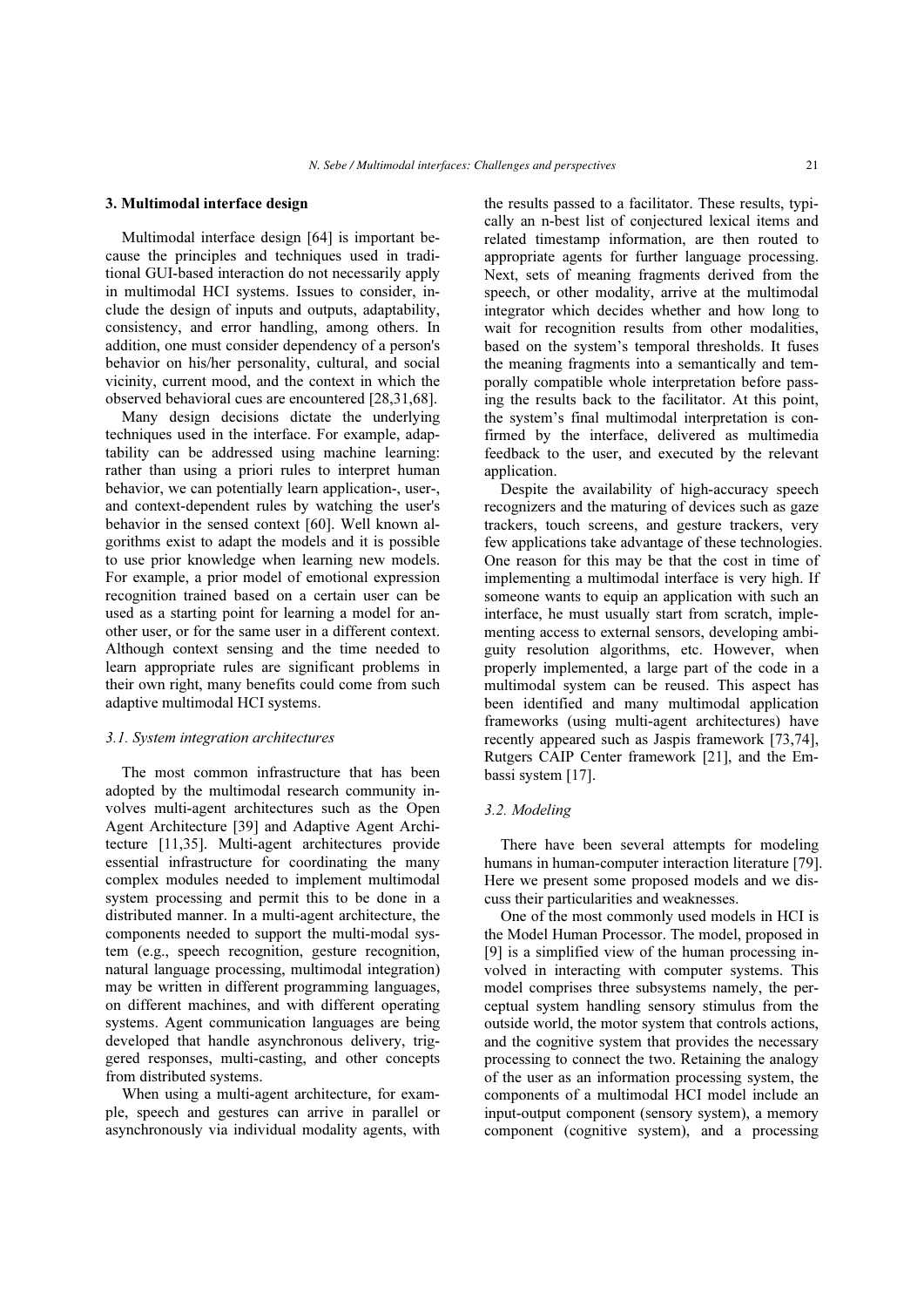component (motor system). Based on this model, the study of input-output channels (vision, hearing, touch, movement), human memory (sensory, short-term, and working or long-term memory), and processing capabilities (reasoning, problem solving, or acquisition skills) should all be considered when designing multimodal HCI systems and applications. Many studies in the literature analyze each subsystem in detail and we point the interested reader to [14] for a comprehensive analysis.

Another model proposed by Card et al. [9] is the GOMS (Goals, Operators, Methods, and Selection rules) model. GOMS is essentially a reduction of a user's interaction with a computer to its elementary actions and all existing GOMS variations [9] allow for different aspects of an interface to be accurately studied and predicted. For all of the variants, the definitions of the major concepts are the same. Goals are what the user intends to accomplish. An operator is an action performed in service of a goal. A method is a sequence of operators that accomplish a goal and if more than one method exists, then one of them is chosen by some selection rule. Selection rules are often ignored in typical GOMS analyses. There is some flexibility for the designers/analysts definition of all of these entities. For instance, one person's operator may be another's goal. The level of granularity is adjusted to capture what the particular evaluator is examining.

All of the GOMS techniques provide valuable information, but they all also have certain drawbacks. None of the techniques address user fatigue. Over time a user's performance degrades simply because the user has been performing the same task repetitively. The techniques are very explicit about basic movement operations, but are generally less rigid with basic cognitive actions. Further, all of the techniques are only applicable to expert users and the functionality of the system is ignored while only the usability is considered.

The human action cycle [44] is a psychological model which describes the steps humans take when they interact with computer systems. The model can be used to help evaluate the efficiency of a user interface (UI). Understanding the cycle requires an understanding of the user interface design principles of affordance, feedback, visibility, and tolerance. This model describes how humans may form goals and then develop a series of steps required to achieve that goal, using the computer system. The user then executes the steps, thus the model includes both cognitive and physical activities.

#### 3.3. Adaptability

The number of computer users (and computer-like devices we interact with) has grown at an incredible pace in the last few years. An immediate consequence of this is that there is much larger diversity in the "types" of computer users. Increasing differences in skill level, culture, language, and goals have resulted in a significant trend towards adaptive and customizable interfaces, which use modeling and reasoning about the domain, the task, and the user, in order to extract and represent the user's knowledge, skills, and goals, to better serve the users with their tasks. The goal of such systems is to adapt their interface to a specific user, give feedback about the user's knowledge, and predict the user's future behavior such as answers, goals, preferences, and actions [32]. Several studies [70] provide empirical support for the concept that user performance can be increased when the interface characteristics match the user skill level, emphasizing the importance of adaptive user interfaces.

Adaptive human-computer interaction promises to support more sophisticated and natural input and output, to enable users to perform potentially complex tasks more quickly, with greater accuracy, and to improve user satisfaction. This new class of interfaces promises knowledge or agent-based dialog, in which the interface gracefully handles errors and interruptions, and dynamically adapts to the current context and situation, the needs of the task performed, and the user model. This interactive process is believed to have great potential for improving the effectiveness of human-computer interaction [40], and therefore, is likely to play a major role in multimodal HCI. The overarching aim of intelligent interfaces is to both increase the interaction bandwidth between human and machine and, at the same time, increase interaction effectiveness and naturalness by improving the quality of interaction. Effective human machine interfaces and information services will also increase access and productivity for all users [36]. A grand challenge of adaptive interfaces is therefore to represent, reason, and exploit various models to more effectively process input, generate output, and manage the dialog and interaction between human and machine so that to maximize the efficiency, effectiveness, and naturalness of interaction [57].

One central feature of adaptive interfaces is the manner in which the system uses the learned knowledge. Some works in applied machine learning are designed to produce expert systems that are intended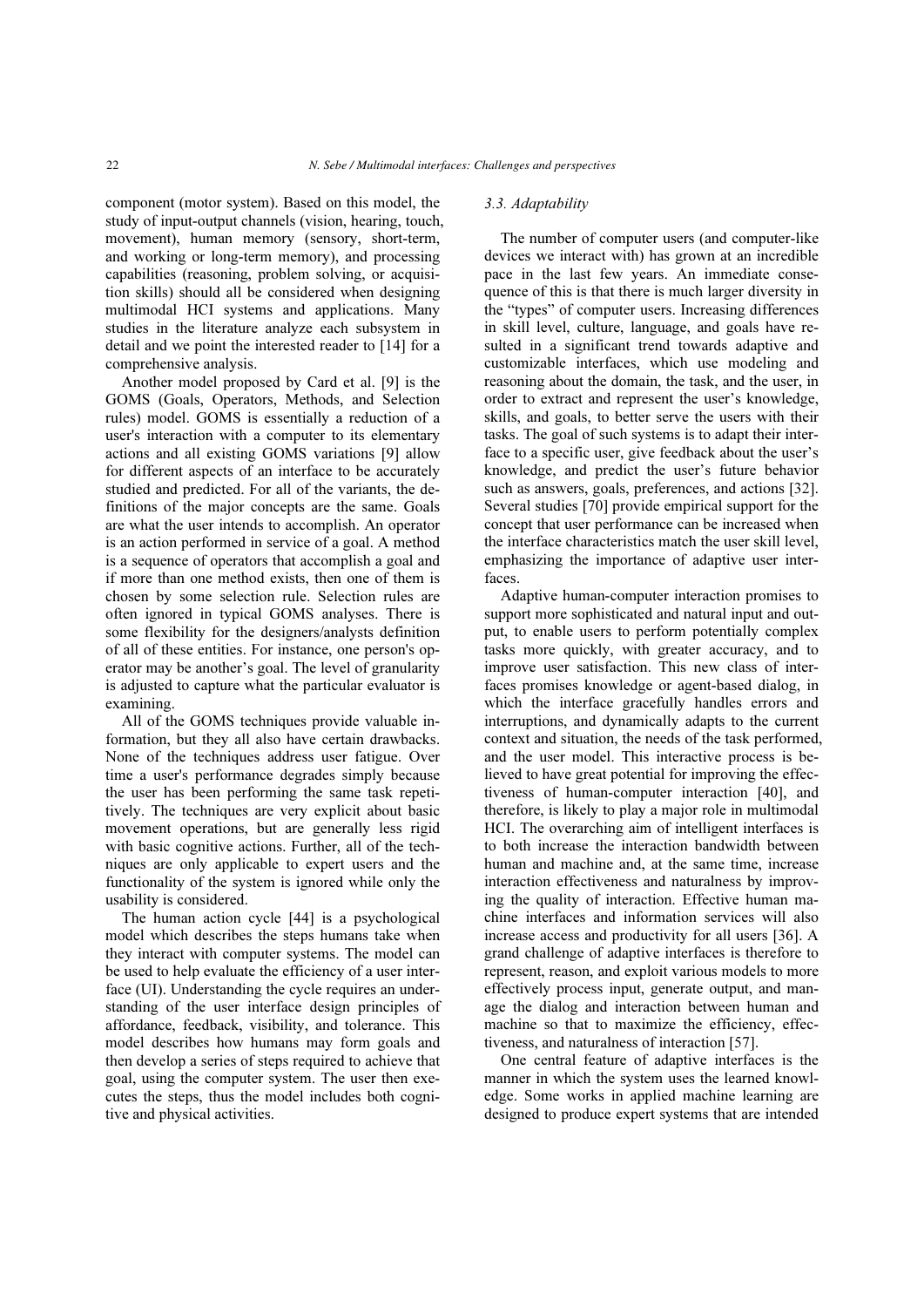to replace the human. However, works in adaptive interfaces intend to construct advisory-recommendation systems, which only make recommendations to the user. These systems suggest information or generate actions that the user can always override. Ideally, these actions should reflect the preferences of the individual users, thus providing personalized services to each one.

Every time the system suggests a choice to the user he/she accepts or rejects it, thus giving feedback to the system to update its knowledgebase either implicit or explicit [2]. The system should carry out online learning, in which the knowledgebase is updated each time an interaction with the user occurs. Since adaptive user interfaces collect data during their interaction with the user, one naturally expects them to improve during the interaction process, making them "learning" systems rather than "learned" systems. Because adaptive user interfaces must learn from observing the behavior of their users, another distinguishing characteristic of these systems is their need for rapid learning. The issue here is the number of training cases needed by the system to generate good advice. Thus, it is recommended the use of learning methods and algorithms that achieve high accuracy from small training sets. On the other hand, the speed of interface adaptation to user's needs is desirable but not essential.

Adaptive user interfaces should not be considered a panacea for all problems. The designer should seriously take under consideration if the user really needs an adaptive system. The most common concern regarding the use of adaptive interfaces is the violation of standard usability principles. In fact, there exists evidence that suggests that static interface designs sometimes promote superior performance than adaptive ones [25,67]. Nevertheless, the benefits that adaptive systems can bring are undeniable and therefore more and more research efforts are being paid towards this direction.

An important issue is how the interaction techniques should change to take this varying input and output hardware devices into account. The system might choose the appropriate interaction techniques taking into account the input and output capabilities of the devices and the user preferences. So, nowadays, many researchers are focusing on such fields as context aware interfaces, recognition-based interfaces, intelligent and adaptive interfaces, and multimodal perceptual interfaces [32,36,40,72].

Although there have been many advances in multimodal HCI, the level of adaptability in current systems is rather limited and there are many challenges left to be investigated.

# 3.4. Fusion

Fusion techniques are needed to integrate input from different modalities and many fusion approaches have been developed. Early multimodal interfaces were based on a specific control structure for multimodal fusion. For example, Bolt's "Put-That-There" system [7] combined pointing and speech inputs and searched for a synchronized gestural act that designates the spoken referent. To support more broadly functional multimodal systems, general processing architectures have been developed which handle a variety of multimodal integration patterns and support joint processing of modalities [6,35,39].

A typical issue of multimodal data processing is that multisensory data are typically processed separately and only combined at the end. Yet, people convey multimodal (e.g., audio and visual) communicative signals in a complementary and redundant manner (as shown experimentally by Chen [10]). Therefore, in order to accomplish a human-like multimodal analysis of multiple input signals acquired by different sensors, the signals cannot be always considered mutually independently and might not be combined in a context-free manner at the end of the intended analysis but, on the contrary, the input data might preferably be processed in a joint feature space and according to a context-dependent model. In practice, however, besides the problems of context sensing and developing context-dependent models for combining multisensory information, one should cope with the size of the required joint feature space. Problems include large dimensionality, differing feature formats, and time-alignment. A potential way to achieve multisensory data fusion is to develop context-dependent versions of a suitable method such as the Bayesian inference method proposed by Pan et al. [55].

# 3.5. Evaluation

Evaluation is a very important issue in the design of multimodal systems. Here, we outline the most important features that could be used as measures in the evaluation of various types of adaptive multimodal HCI systems namely, efficiency, quality, user satisfaction, and predictive accuracy.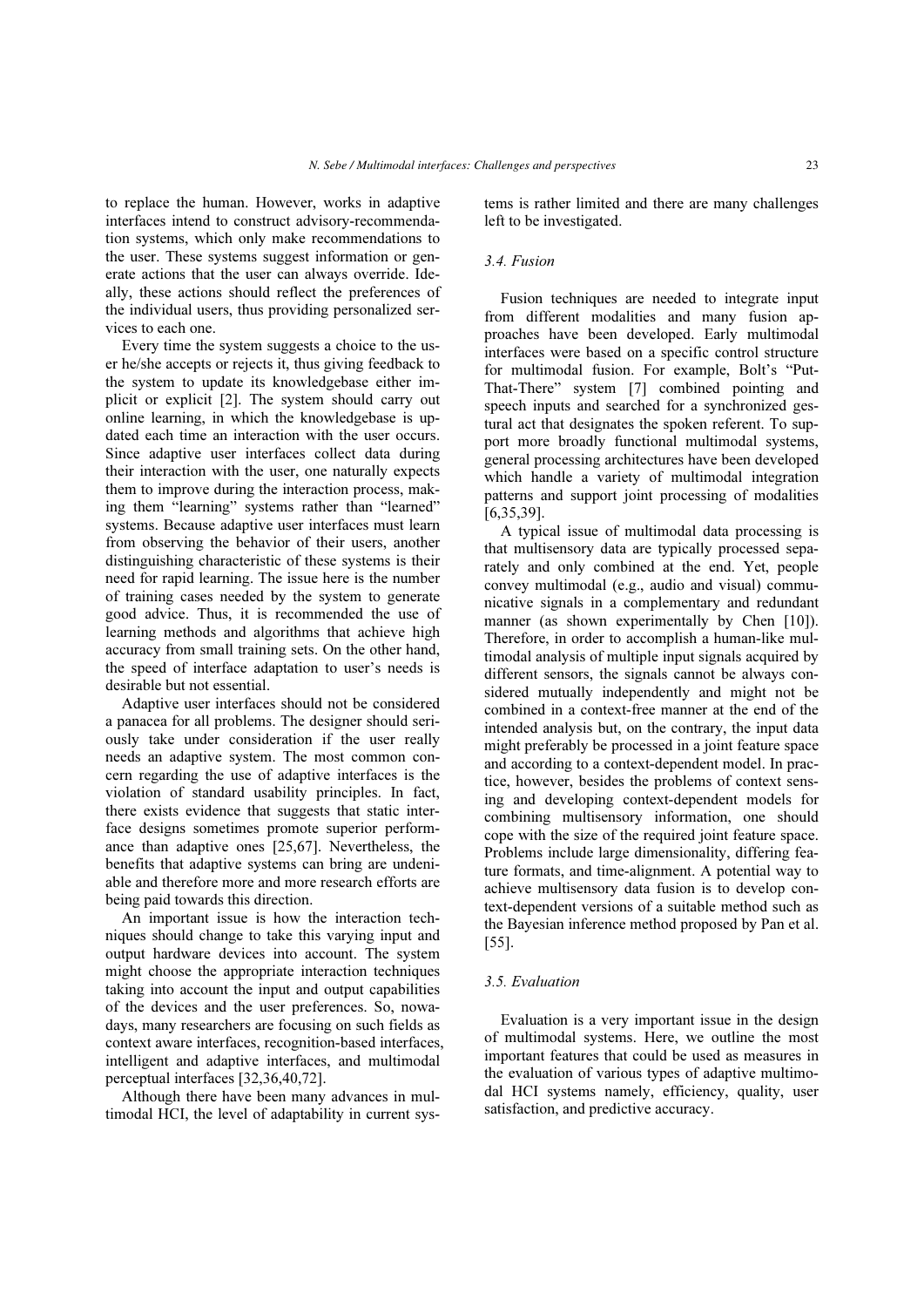People typically invoke computational decision aids because they expect the system will help them accomplish their tasks more rapidly and with less effort than they do on their own. This makes efficiency an important measure to use in evaluating adaptive systems. One natural measure of efficiency is the time the user takes to accomplish his task. Another facet is the effort the user must exert to make a decision or solve a problem. In this case, the measure would be the number of user actions or commands that take place during the solving of a problem.

Another main reason the users turn to multimodal HCI systems is to improve the quality of solutions of their task. As with efficiency, there are several ways in which one can define the notion of quality or accuracy of the system. For example, if there is a certain object the user wants to find then the success of finding it constitutes an objective measure of quality. However, it is clear that in some cases it is necessary to rely on a separate measure of user satisfaction to determine the quality of the system's behavior. One way to achieve this is to present each user with a questionnaire that asks about his subjective experience. Another measure of user's satisfaction involves giving the user some control over certain features of the system. If the user turns the system's advisory capability off or disables its personalization module, one can then conclude that the user has not been satisfied by his experience with these features.

Since many adaptive system user models make predictions about the user's responses, it is natural to measure the predictive accuracy to determine the success of a system. Although this measure can be a useful analytical tool for understanding the details of the system's behavior, it does not necessarily reflect the overall efficiency or quality of solutions, which should be the main concern.

#### 4. Future directions and conclusion

Multimodal interfaces based on recognition of human speech, gaze, gesture, etc. which are currently developed represent only starting points towards intelligent interfaces capable of human-like sensory perception. The future interfaces will interpret continuous input from visual, auditory, and tactile input modes, as well as sensor-based information from the system interface and the surrounding environment. The future adaptive multimodal interfaces will support intelligent adaptation to the user, task, and the working environment. These long-term direction are expected to yield new computational functionality, greater robustness, and improved flexibility for personalization and mobility.

The most promising approach to multimodal interface design is to use a human-centered approach [29,50]. One of the major conclusions is that most researchers process each channel (visual, audio) independently, and multimodal fusion is still in its infancy. On one hand, the whole question of how much information is conveyed by "separate" channels may inevitably be misleading. There is no evidence that individuals in actual social interaction selectively attend to another person's face, body, gesture, or speech, or that the information conveyed by these channels is simply additive. The central mechanisms directing behavior cut across channels, so that, for example, certain aspects of face, body, and speech are more spontaneous and others are more closely monitored and controlled. It might well be that observers selectively attend not to a particular channel but to a particular type of information (e.g., cues to emotion, deception, or cognitive activity), which may be available within several channels. No investigator has yet explored this possibility or the possibility that different individuals may typically attend to different types of information (see [54] for a recent study on this topic).

Considering all these aspects, multimodal contextsensitive human-computer interaction is likely to become the single most widespread research topic of the artificial intelligence research community [60]. Advances in this area could change not only how professionals practice computing, but also how mass consumers interact with technology.

## Acknowledgment

This work has been partially supported by the by the MIAUCE European Project (IST-5-0033715- STP).

#### References

- [1] J.K. Aggarwal and Q. Cai, "Human motion analysis: A review," CVIU, 73(3):428-440, 1999.
- [2] M. Balabanovic, "Exploring versus exploiting when learning user models for text recommendations," User Modeling and User-adapted Interaction, 8:71-102, 1998.
- [3] M. Benali-Khoudja, M. Hafez, J.-M. Alexandre, and A. Kheddar, "Tactile interfaces: A state-of-the-art survey," Int. Symposium on Robotics, 2004.
- [4] N.O. Bernsen, "Defining a taxonomy of output modalities from an HCI perspective," Computer Standards and Interfaces, 18(6-7):537-553, 1997.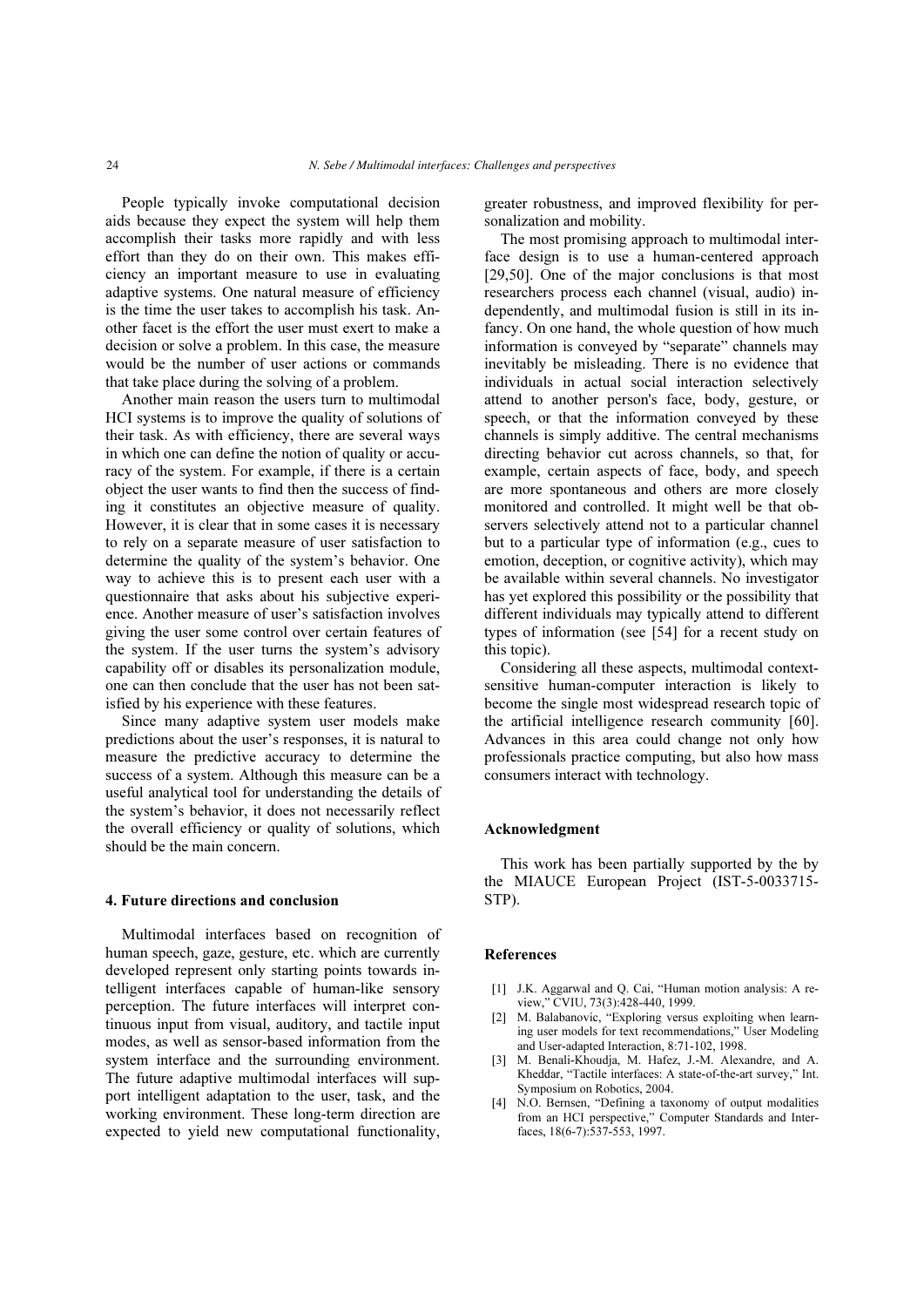- [5] N.O. Bernsen, "Multimodality in language and speech systems - From theory to design support tool," Multimodality in Language and Speech Systems, Kluwer, 2001.
- [6] M. Blattner and E. Glinert, "Multimodal integration," IEEE Multimedia, 3(4):14-24, 1996.
- [7] R. Bolt, "Put-That-There: Voice and gesture at the graphics interface," Computer Graphics, 14(3):262-270, 1980.
- [8] C. Borst and R. Volz, "Evaluation of a haptic mixed reality system for interactions with a virtual control panel," Presence: Teleoperators and Virtual Environments, 14(6), 2005.
- [9] S.K. Card, T. Moran, and A. Newell, The Psychology of Human-computer Interaction, Lawrence Erlbaum, 1983.
- [10] L.S. Chen, Joint Processing of Audio-visual Information for the Recognition of Emotional Expressions in Humancomputer Interaction, PhD thesis, UIUC, 2000.
- [11] I. Cohen, N. Sebe, F. Cozman, M. Cirelo, and T.S. Huang, "Semi-supervised learning of classifiers: Theory, algorithms, and their applications to human-computer interaction,' IEEE Trans. on PAMI, 22(12):1553-1567, 2004.
- [12] P.R. Cohen and D.R. McGee, "Tangible multimodal interfaces for safety-critical applications," Communications of the ACM, 47(1):41-46, 2004.
- [13] Computer Vision and Image Understanding, Special Issue on Eye Detection and Tracking, 98(1), 2005.
- [14] A. Dix, J. Finlay, G. Abowd, and R. Beale, Humancomputer Interaction, Prentice Hall, 2003.
- [15] Z. Duric, W. Gray, R. Heishman, F. Li, A. Rosenfeld, M. Schoelles, C. Schunn, and H. Wechsler, "Integrating perceptual and cognitive modeling for adaptive and intelligent human-computer interaction." Proc. of the IEEE, 90(7):1272-1289, 2002.
- [16] A.T. Duchowski, "A breadth-first survey of eye tracking applications," Behavior Research Methods, Instruments, and Computing, 34(4):455-70, 2002.
- [17] C. Elting, S. Rapp, G. Mohler, and M. Strube, "Architecture and implementation of multimodal plug and play," ICMI, 2003.
- [18] C. Fagiani, M. Betke, and J. Gips, "Evaluation of tracking methods for human-computer interaction," IEEE Workshop on Applications in Computer Vision, 2002.
- [19] B. Fasel and J. Luettin, "Automatic facial expression analysis: A survey," Pattern Recognition, 36:259–275, 2003.
- [20] G. Fitzmaurice, H. Ishii, and W. Buxton, "Bricks: Laying the foundations for graspable user interfaces," ACM CHI, 1(442-449), 1995.
- [21] F. Flippo, A. Krebs, and I. Marsic, "A framework for rapid development of multimodal interfaces," ICMI, 2003.
- [22] D.M. Gavrila, "The visual analysis of human movement: A survey," CVIU, 73(1):82-98, 1999.
- [23] K. Grauman, M. Betke, J. Lombardi, J. Gips, and G. Bradski, "Communication via eye blinks and eyebrow raises: Video-based human-computer interfaces," Universal Access in the Information Society, 2(4):359-373, 2003.
- [24] E. Hjelmas and B. K. Low, "Face detection: A survey," CVIU, 83:236–274, 2001.
- [25] K. Hook, "Designing and evaluating intelligent user interfaces," Int. Conf. on Intelligent User Interfaces, 1999.
- [26] W. Hu, T. Tan, L. Wang, and S. Maybank, "A survey on visual surveillance of object motion and behaviors", IEEE Trans. on Systems, Man, and Cybernetics, 34(3), 2004.
- [27] R. Jacob, "The use of eye movements in human-computer interactions techniques: What you look at is what you get," ACM Trans. Information Systems, 9(3):152-169, 1991.
- [28] A. Jaimes, "Human-centered multimedia: Culture, deployment, and access", IEEE Multimedia, 13(1):12–19, 2006.
- [29] A. Jaimes, D. Gatica-Perez, N. Sebe, and T.S. Huang, "Human-centered Computing: Towards a Human Revolution," IEEE Computer, 40(5):30-34, 2007.
- [30] A. Jaimes and N. Sebe, "Multimodal human computer interaction: A survey," CVIU,108(1-2):116-134, 2007.
- [31] R. Jain, "Folk computing," Comm. of the ACM, 46(4):27- 29, 2003.
- [32] A. Jameson, R. Schafer, T. Weis, A, Berthold, and T. Weyrath, "Making systems sensitive to the user's time and working memory constraints," IUI, 1997.
- [33] Q. Ji and X. Yang, "Real-time eye, gaze, and face pose tracking for monitoring driver vigilance," Real-Time Imaging, 8:357-377, 2002.
- [34] B. Kisacanin, V. Pavlovic, and T.S.Huang, eds., Real-Time Vision for Human-Computer Interaction, Springe, 2005.
- [35] S. Kumar and P. Cohen, "Towards a fault-tolerant multiagent system architecture," Int. Conf. on Autonomous Agents, 2000.
- [36] P. Langley, "User modeling in adaptive interfaces," Int. Conf. on User Modeling, 1998.
- [37] A. Legin, A. Rudnitskaya, B. Seleznev, and Y. Vlasov, "Electronic tongue for quality assessment of ethanol, vodka and eau-de-vie," Analytica Chimica Acta, 534:129-135, 2005.
- [38] S. Marcel, "Gestures for multimodal interfaces: A Review," Technical Report IDIAP-RR 02-34, 2002.
- [39] D. Martin, A. Chever, and D. Moran, "The open agent architecture: A framework for building distributed software systems," Applied Artificial Intelligence, 13:91-128, 1999.
- [40] M. Maybury, Intelligent Multimedia Interfaces, AAAI/MIT Press, 1993.
- [41] S. Meyer and A. Rakotonirainy, "A Survey of research on context-aware homes," Australasian Information Security Workshop Conference on ACSW Frontiers, 2003.
- [42] T. B. Moeslund and E. Granum, "A survey of computer vision-based human motion capture," CVIU, 81(3):231-258, 2001.
- [43] I.R. Murray and J.L. Arnott, "Toward the simulation of emotion in synthetic speech: A review of the literature of human vocal emotion," J. of the Acoustic Society of America, 93(2):1097–1108, 1993.
- [44] D.A. Norman, The Design of Everyday Things, Doubleday, 1988.
- [45] Z. Obrenovic and D. Starcevic, "Modeling multimodal human-computer interaction," IEEE Computer, pp. 65-72, September, 2004.
- [46] P.Y. Oudeyer, "The production and recognition of emotions in speech: Features and algorithms," Int. J. of Human-Computer Studies, 59(1-2):157–183, 2003.
- [47] A. Oulasvirta and A. Salovaara, "A cognitive meta-analysis of design approaches to interruptions in intelligent environments," ACM CHI, 2004.
- [48] S.L. Oviatt, "Mutual disambiguation of recognition errors in a multimodal architecture," ACM CHI, 1999.
- [49] S.L. Oviatt, "Ten myths of multimodal interaction," Comm. of the ACM, 42(11):74-81, 1999.
- [50] S.L. Oviatt, "User-centered Modeling and Evaluation of Multimodal Interfaces," Proc. IEEE, 91(9):1457-1468, 2004.
- [51] S.L. Oviatt, T. Darrell, and M. Flickner, eds. Comm. of the ACM, Special Issue on Multimodal interfaces that flex, adapt, and persist, 47(1), 2004.
- [52] S.L. Oviatt and P. Cohen, "Multimodal interfaces that process what comes naturally," Comm. of the ACM, 43(3):45- 48, 2000.
- [53] S.L. Oviatt, "Multimodal interfaces," Human-Computer